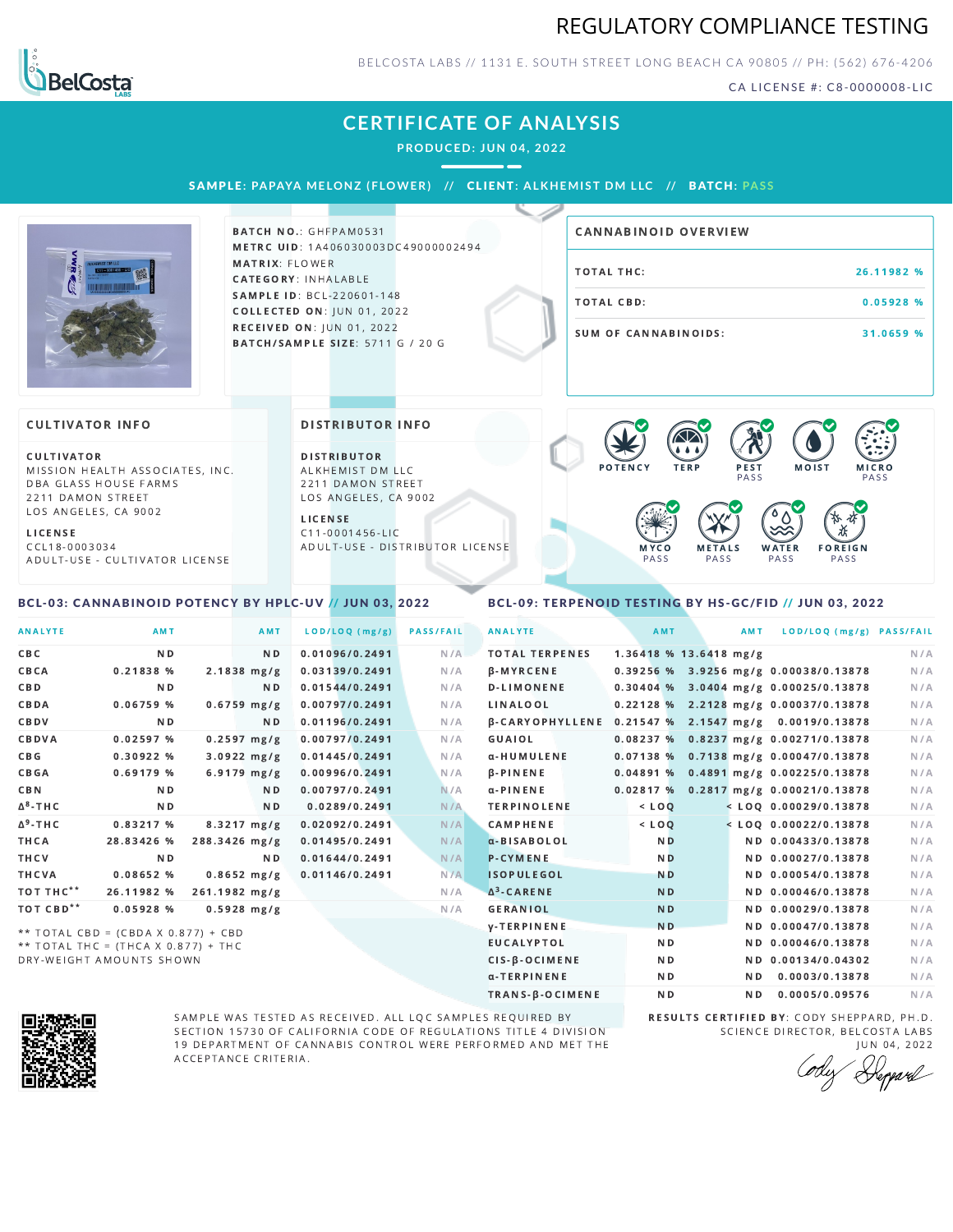## REGULATORY COMPLIANCE TESTING

#### <span id="page-1-0"></span>BCL-13: PESTICIDE TESTING BY GC/MS // JUN 03, 2022

| <b>ANALYTE</b>         | <b>LIMIT</b>  | $AMT(\mu g/g)$ | LOD/LOQ (µg/g)  | <b>PASS/FAIL</b> |
|------------------------|---------------|----------------|-----------------|------------------|
| <b>CAPTAN</b>          | $0.7 \mu g/g$ | N <sub>D</sub> | 0.03132/0.09486 | <b>PASS</b>      |
| CHLORDANE              | Any amt       | N D            |                 | <b>PASS</b>      |
| <b>CHLORDANE CIS</b>   |               | ND.            | 0.01108/0.03358 | N/A              |
| <b>CHLORDANE TRANS</b> |               | N <sub>D</sub> | 0.0106/0.03204  | N/A              |
| <b>CHLORFENAPYR</b>    | Any amt       | N D            | 0.02388/0.07229 | <b>PASS</b>      |

| <b>ANALYTE</b>                      | LIMIT         | $AMT(\mu g/g)$ | LOD/LOQ (µg/g)  | <b>PASS/FAIL</b> |
|-------------------------------------|---------------|----------------|-----------------|------------------|
| <b>CHLORPYRIFOS</b>                 | Any amt       | ND.            | 0.01114/0.03382 | <b>PASS</b>      |
| <b>DICHLORVOS</b>                   | Any amt       | ND.            | 0.01173/0.03555 | PASS             |
| <b>METHYL PARATHION</b>             | Any amt       | ND.            | 0.01346/0.04079 | <b>PASS</b>      |
| PENTACHLORONI-<br><b>TROBENZENE</b> | $0.1 \mu g/g$ | ND.            | 0.01399/0.04246 | <b>PASS</b>      |
|                                     |               |                |                 |                  |

### BCL-05: RESIDUAL PESTICIDE ANALYSIS BY LC-MS/MS ESI // JUN 03, 2022

| <b>ANALYTE</b>         |               | $LIMIT$ AMT ( $\mu g/g$ ) | LOD/LOQ (µg/g) | <b>PASS/FAIL</b> | <b>ANALYTE</b>                |               | LIMIT AMT (µg/g) | LOD/LOQ (µg/g) PASS/FAIL |      |
|------------------------|---------------|---------------------------|----------------|------------------|-------------------------------|---------------|------------------|--------------------------|------|
| <b>ABAMECTIN</b>       | $0.1 \mu g/g$ | N D                       | 0.01153/0.04   | <b>PASS</b>      | <b>METALAXYL</b>              | $2 \mu g/g$   | N D              | 0.00503/0.02             | PASS |
| <b>ACEPHATE</b>        | $0.1 \mu g/g$ | N D                       | 0.00368/0.02   | PASS             | <b>METHIOCARB</b>             | Any amt       | N D              | 0.00503/0.02             | PASS |
| ACEQUINOCYL            | $0.1 \mu g/g$ | N D                       | 0.00417/0.02   | PASS             | METHOMYL                      | 1 $\mu$ g/g   | N D              | 0.00494/0.02             | PASS |
| <b>ACETAMIPRID</b>     | $0.1 \mu g/g$ | N D                       | 0.00464/0.02   | PASS             | <b>MEVINPHOS</b>              | Any amt       | N D              |                          | PASS |
| <b>ALDICARB</b>        | Any amt       | N D                       | 0.01109/0.04   | PASS             | <b>MEVINPHOS I</b>            |               | N D              | 0.00163/0.0084           | N/A  |
| <b>AZOXYSTROBIN</b>    | $0.1 \mu g/g$ | N D                       | 0.00639/0.02   | PASS             | <b>MEVINPHOS II</b>           |               | N D              | 0.00542/0.0316           | N/A  |
| <b>BIFENAZATE</b>      | $0.1 \mu g/g$ | N D                       | 0.00355/0.02   | PASS             | <b>MYCLOBUTANIL</b>           | $0.1 \mu g/g$ | N D              | 0.00867/0.04             | PASS |
| <b>BIFENTHRIN</b>      | $3 \mu g/g$   | N D                       | 0.00473/0.04   | PASS             | <b>NALED</b>                  | $0.1 \mu g/g$ | N D              | 0.00328/0.02             | PASS |
| <b>BOSCALID</b>        | $0.1 \mu g/g$ | N D                       | 0.00494/0.02   | PASS             | OXAMYL                        | $0.5 \mu g/g$ | N D              | 0.00455/0.02             | PASS |
| <b>CARBARYL</b>        | $0.5 \mu g/g$ | N D                       | 0.00295/0.02   | PASS             | PACLOBUTRAZOL                 | Any amt       | N D              | 0.00714/0.04             | PASS |
| CARBOFURAN             | Any amt       | N D                       | 0.00613/0.02   | PASS             | <b>PERMETHRIN</b>             | $0.5 \mu g/g$ | N D              |                          | PASS |
| CHLORANTRANIL-         | $10 \mu g/g$  | N D                       | 0.00697/0.04   | PASS             | PERMETHRIN CIS                |               | N D              | 0.00237/0.0082           | N/A  |
| <b>IPROLE</b>          |               |                           |                |                  | PERMETHRIN TRANS              |               |                  | ND 0.00245/0.0118        | N/A  |
| <b>CLOFENTEZINE</b>    | $0.1 \mu g/g$ | N D                       | 0.0054/0.02    | PASS             | <b>PHOSMET</b>                | $0.1 \mu g/g$ | N D              | 0.0043/0.02              | PASS |
| COUMAPHOS              | Any amt       | N D                       | 0.00215/0.02   | PASS             | PIPERONYLBUTO-                | $3 \mu g/g$   | N D              | 0.00247/0.02             | PASS |
| CYFLUTHRIN             | $2 \mu g/g$   | N D                       | 0.05508/0.2    | <b>PASS</b>      | XIDE                          |               |                  |                          |      |
| <b>CYPERMETHRIN</b>    | $1 \mu g/g$   | N D                       | 0.00556/0.04   | PASS             | <b>PRALLETHRIN</b>            | $0.1 \mu g/g$ | N D              | 0.00392/0.02             | PASS |
| <b>DAMINOZIDE</b>      | Any amt       | N D                       | 0.00227/0.04   | PASS             | PROPICONAZOLE                 | $0.1 \mu g/g$ | N D              | 0.0024/0.02              | PASS |
| <b>DIAZINON</b>        | $0.1 \mu g/g$ | N D                       | 0.00487/0.02   | PASS             | PROPOXUR                      | Any amt       | N D              | 0.00374/0.02             | PASS |
| <b>DIMETHOATE</b>      | Any amt       | N D                       | 0.00354/0.02   | PASS             | <b>PYRETHRINS</b>             | $0.5 \mu g/g$ | N D              |                          | PASS |
| <b>DIMETHOMORPH</b>    | $2 \mu g/g$   | N D                       |                | PASS             | <b>PYRETHRINS PYRETHRIN I</b> |               | N D              | 0.00726/0.04             | N/A  |
| <b>DIMETHOMORPH I</b>  |               | N D                       | 0.00109/0.0078 | N/A              | PYRETHRINS PYRETHRIN II       |               |                  | ND 0.00754/0.02284       | N/A  |
| <b>DIMETHOMORPH II</b> |               | N D                       | 0.0015/0.0122  | N/A              | <b>PYRIDABEN</b>              | $0.1 \mu g/g$ | N D              | 0.0034/0.02              | PASS |
| <b>ETHOPROPHOS</b>     | Any amt       | N D                       | 0.0041/0.02    | <b>PASS</b>      | <b>SPINETORAM</b>             | $0.1 \mu g/g$ | N D              |                          | PASS |
| <b>ETOFENPROX</b>      | Any amt       | N D                       | 0.00274/0.02   | <b>PASS</b>      | <b>SPINETORAM J</b>           |               | N D              | 0.00329/0.016            | N/A  |
| ETOXAZOLE              | $0.1 \mu g/g$ | N D                       | 0.00385/0.02   | <b>PASS</b>      | <b>SPINETORAM L</b>           |               | N D              | 0.00157/0.016            | N/A  |
| <b>FENHEXAMID</b>      | $0.1 \mu g/g$ | N D                       | 0.01055/0.02   | PASS             | <b>SPINOSAD</b>               | $0.1 \mu g/g$ | N D              |                          | PASS |
| <b>FENOXYCARB</b>      | Any amt       | N D                       | 0.00175/0.02   | <b>PASS</b>      | SPINOSAD A                    |               |                  | ND 0.00205/0.01438       | N/A  |
| <b>FENPYROXIMATE</b>   | $0.1 \mu g/g$ | N D                       | 0.00481/0.02   | PASS             | SPINOSAD D                    |               |                  | ND 0.00104/0.00498       | N/A  |
| <b>FIPRONIL</b>        | Any amt       | N D                       | 0.00478/0.02   | PASS             | <b>SPIROMESIFEN</b>           | $0.1 \mu g/g$ | N D              | 0.00944/0.04             | PASS |
| <b>FLONICAMID</b>      | $0.1 \mu g/g$ | N D                       | 0.00398/0.02   | PASS             | <b>SPIROTETRAMAT</b>          | $0.1 \mu g/g$ | N D              | 0.00208/0.02             | PASS |
| FLUDIOXONIL            | $0.1 \mu g/g$ | N D                       | 0.01369/0.04   | PASS             | <b>SPIROXAMINE</b>            | Any amt       | N D              | 0.00344/0.02             | PASS |
| HEXYTHIAZOX            | $0.1 \mu g/g$ | N D                       | 0.00297/0.02   | PASS             | <b>TEBUCONAZOLE</b>           | $0.1 \mu g/g$ | N D              | 0.00816/0.04             | PASS |
| IMAZALIL               | Any amt       | N D                       | 0.0056/0.02    | PASS             | <b>THIACLOPRID</b>            | Any amt       | N D              | 0.0039/0.02              | PASS |
| <b>IMIDACLOPRID</b>    | $5 \mu g/g$   | N D                       | 0.00645/0.02   | PASS             | <b>THIAMETHOXAM</b>           | $5 \mu g/g$   | N D              | 0.00358/0.02             | PASS |
| KRESOXIM-<br>METHYL    | $0.1 \mu g/g$ | N D                       | 0.00339/0.02   | PASS             | TRIFLOXYSTROB-<br>ΙN          | $0.1 \mu g/g$ | N D              | 0.00421/0.02             | PASS |